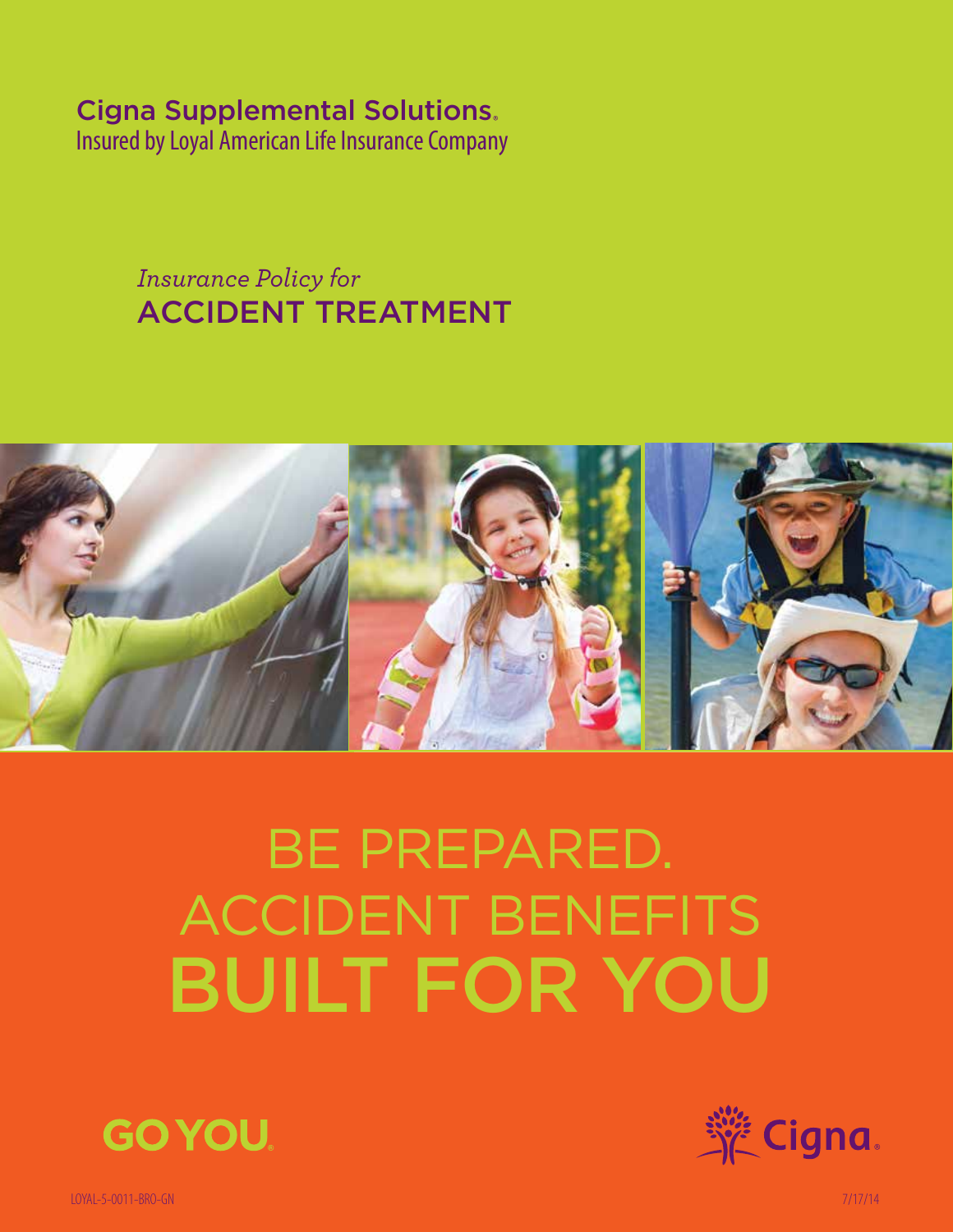# HOW IT WORKS

Your health is important to living a full and happy life. So planning for the unexpected should be on your to-do list. That's why we offer solutions to help you live the life you were meant to.

# Our Accident Treatment insurance policy provides:

- • Benefits for a range of accidental injuries, treatments and associated costs
- • Coverage for you, your spouse and/or your family
- • Issue ages from 18 74
- • Guaranteed Renewable to age 80 *(Subject to the company's right to increase premiums on a class basis)*
- Riders for added flexibility *(for an additional premium)*



# **Help Ease Financial Issues**

You can't predict the future. So, it's good to plan ahead. Cigna Supplemental Solutions® insurance policy, through Loyal American Life Insurance Company, can help protect your lifestyle and well being when an accident occurs.

From bumps and bruises to broken bones, accidents are inevitable, especially with an active lifestyle. Help ease the financial issues that arise when you injure yourself playing tennis or when your five-year old falls off the playground and is rushed to the emergency room (ER).

With our Accident Treatment policy, benefits are paid directly to you, or your designee, throughout the different stages of care. Choose the option that is right for you, your spouse and your dependent children (under age 26) to help protect when the unexpected happens.

# **No Surprises**

We pay regardless of any other insurance you may have, and we pay directly to you, or your designee.

# **How it Works**

**Choose your level of coverage**. You can select the package with the benefit amounts that best fit your lifestyle and your wallet.

**Customize your coverage.** In addition to the included benefits, you have the flexibility to add:

- • a lump sum cancer or heart attack & stroke rider;
- riders to help cover expenses for confinement in a hospital or intensive care unit (ICU) when you are sick, pregnant or injured; or
- a Return of Premium rider in case your policy goes unused at the time of death.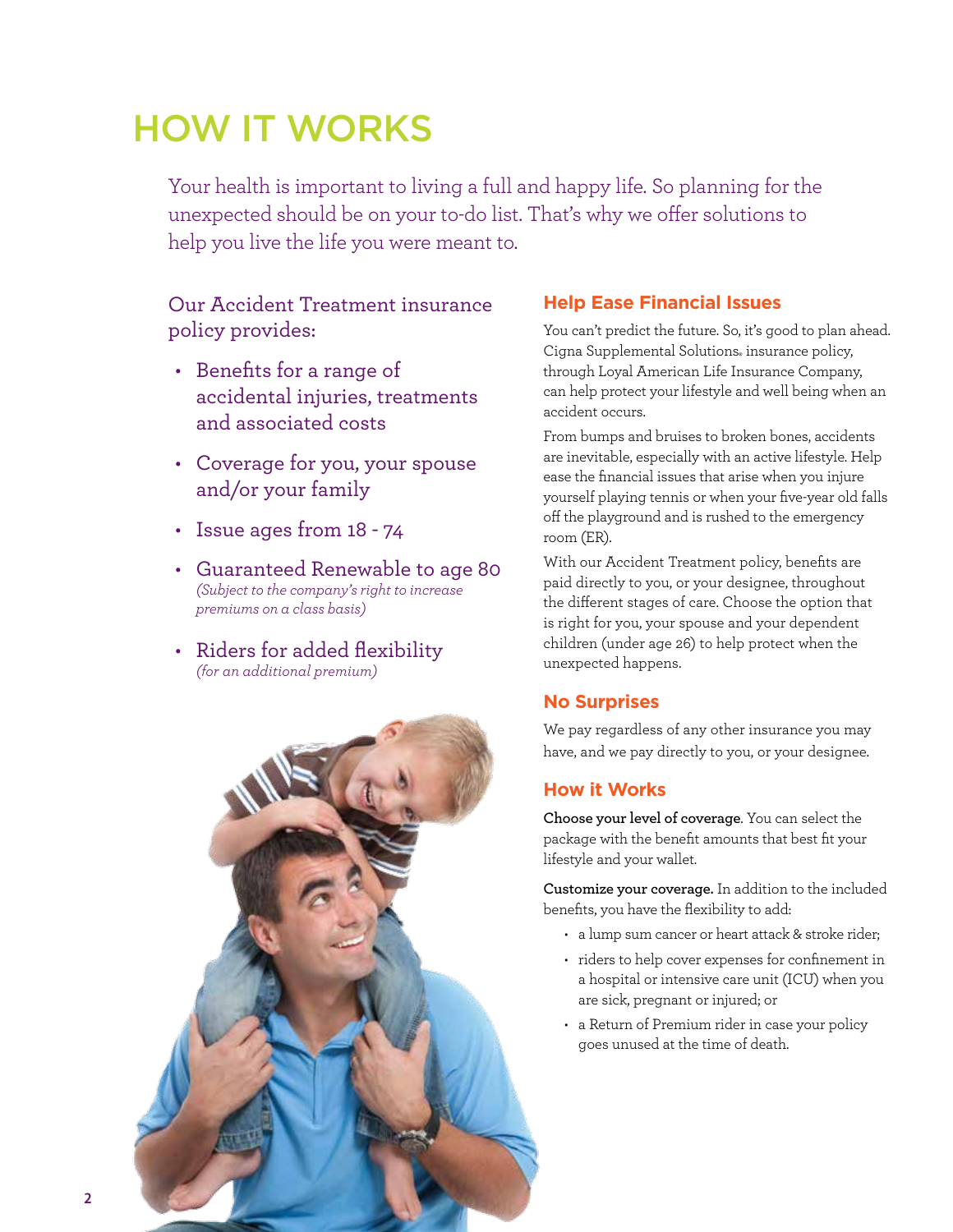# COVERED BENEFITS

Should you have an accident, we are here to help you pay for care and treatment. The following benefits are included in your policy. Refer to the chart for benefit amounts.

#### **Medical Benefits**

#### **Second and Third-Degree Burns Benefit**

Should you suffer burns in a covered accident and require medical treatment, we will pay the benefit amount as long as you are treated by a doctor within 72 hours of the accident.

#### **Skin Grafts Benefit**

If you receive one or more skin grafts as the result of a covered injury suffered in a covered accident, we will pay the benefit amount.

#### **Coma Benefit**

We will pay this benefit amount if you are diagnosed and treated for a coma as the result of a covered injury from a covered accident. The coma must be diagnosed by a doctor within 30 days after the accident and persist for at least seven consecutive days.

*Limited to one per person, per lifetime.*

#### **Concussion (Brain) Benefit**

Should you suffer significant head trauma which results in unconsciousness from a covered accident, we will pay this benefit amount. The concussion must be diagnosed by a doctor within 72 hours after the accident using any type of medical imaging procedure such as an x-ray, CT *(computerized tomography)* scan or MRI *(magnetic resonance imaging)*.

*Limited to one per person, per covered accident.*

#### **Dislocation (Separated Joint) Benefit**

If you suffer a dislocation as a result of a covered injury caused by a covered accident, we will pay this benefit amount. A dislocation must be diagnosed by a doctor within 14 days and require correction by either surgical or non-surgical treatment by a doctor with anesthesia within 90 days of the accident.

If you suffer **more than one dislocation in a single accident** that requires surgical or non-surgical treatment, we will pay for such dislocations. However, we will pay no more than 150% of the benefit amount for the separated joint involved which has the highest benefit amount.

**For a dislocation requiring treatment without anesthesia or for an incomplete dislocation**, we will pay 25% of the benefit amount for the joint involved.

**If you receive a dislocation and a fracture in the same covered accident,** we will pay for both but no more than 150% of the highest benefit amount for the bone or joint involved.

*Payable only for the first dislocation, per covered accident. Subsequent dislocations of the same joint are not covered.* 

#### **Emergency Dental Work Benefit**

Should a covered injury sustained in a covered accident require dental extractions and/or a crown to your sound, natural teeth, we will pay this benefit amount as long as you begin treatment by a doctor or dentist within 72 hours after the accident.

Natural teeth do not include false teeth such as dentures, bridges, veneers, partials, crowns or implants.

*Limited to one per person, per covered accident.*

#### **Eye Injury Benefit**

If you suffer an eye injury as a result of a covered accident which requires surgery or the removal of a foreign object by a doctor within 90 days after the accident, we will pay this benefit amount. An examination with anesthesia will not be considered surgery.

If you later lose sight in your eye as a result of the same covered accident, we will subtract the Eye Injury Benefit amount paid from the Accidental Dismemberment Benefit.



**1** Americans visited the ER in 2011.<sup>1</sup>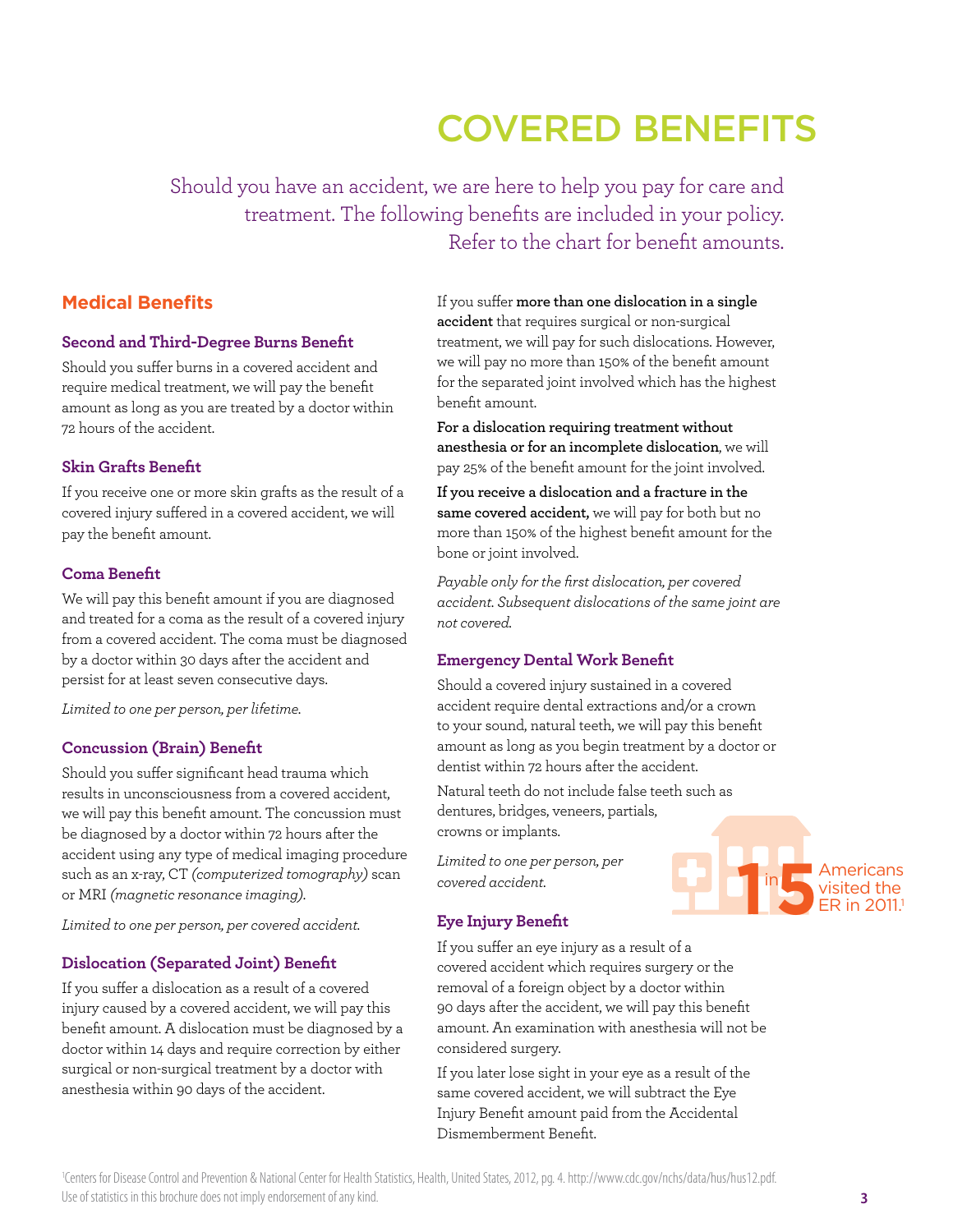# **Medical Benefits** continued

#### **Fracture (Broken Bone) Benefit**

This benefit amount is paid if you suffer a broken bone as a result of a covered accident. The fracture must be diagnosed by a doctor within 14 days after the accident and be corrected by surgical or non-surgical treatment by a doctor within 90 days after the accident.

**If you suffer more than one broken bone** and require treatment *(surgical or non-surgical)*, we will pay no more than the amount for the two bones involved which have the highest benefit amounts.

**When a doctor diagnoses a chip fracture,** we will pay 25% of the non-surgical benefit amount for the bone involved.

**If you receive a fracture and a dislocation in the same accident,** we will pay for both. However, we will pay no more than 150% of the benefit amount for the bone or dislocation involved, which ever has the highest benefit amount.

#### **Laceration Benefit**

If you suffer a laceration injury as the result of a covered accident, we will pay the benefit amount if repaired by a doctor within 72 hours.

If the laceration is severe enough to require stitches but the doctor chooses to repair it another way, we will treat it as if it were repaired without stitches.

If you suffer a laceration on your finger or toe and later lose that finger or toe as a result of the same covered accident, we will subtract the Laceration Benefit amount we paid from the Accidental Dismemberment Benefit.

#### **Paralysis Benefit**

If you suffer paralysis for a minimum of 30 days as the result of a covered injury suffered in a covered accident, we will pay this benefit amount.

*Limited to one payment per person, per lifetime.*

#### **Surgical Procedures Benefit**

Should a covered injury received in a covered accident require surgery, we will pay this benefit amount as long as the surgery is performed within one year of the accident.

Two or more surgeries performed through the same incision will be considered one operation with benefits being paid based upon the surgical procedure with the highest benefit amount.

If more than one miscellaneous surgery is performed in a 24-hour period, we will pay for only one miscellaneous surgical benefit.

*Limited to a maximum of two miscellaneous surgeries per person, per calendar year.*

# **Hospital and Services**

#### **Ambulance Benefit**

When a licensed professional air or ground/water ambulance company transports you to or from a hospital or between medical facilities where treatment is received for a covered injury suffered in a covered accident, we will pay this benefit amount. The air ambulance transportation must occur within 72 hours after the accident and the ground/water ambulance transportation must be within 90 days of the accident.

*Both the air and ground/water transportation benefits are each limited to one payment, per person, per accident with a maximum of two per person, per calendar year.* 

#### **Accident Emergency Treatment Benefit**

If a covered injury resulting from a covered accident requires emergency examination and treatment by a doctor in a hospital, ER, urgent care center or doctor's office within 72 hours after the accident, we will pay this benefit amount.

If you receive treatment in an urgent care center or doctor's office as a result of a covered injury suffered in a covered accident and subsequently require treatment in a hospital or ER, you will only receive the highest benefit amount payable.

*Limited to once per 24-hour period and only once per person, per accident.*

#### **Accident Follow-up Treatment Benefit**

We will pay this benefit amount per visit if a covered injury suffered in a covered accident requires additional treatment over and above emergency treatment administered in the first 72 hours following the accident.

Follow-up treatment must begin within 30 days of the accident and must conclude within six months following the accident and must be furnished by a doctor in a doctor's office or in a hospital on an outpatient basis.

*Limited to six visits per person, per accident.* 

#### **Diagnostic Imaging Benefit**

If you require one of the following in a hospital, urgent care center, ER or doctor's office while receiving emergency treatment for a covered injury suffered in a covered accident, we will pay this benefit amount for:

- 1. x-rays; and
- 2. major diagnostic exams.

*Limited to one x-ray and one major diagnostic exam per person, per accident and two x-rays and two major diagnostic exams per person, per calendar year.*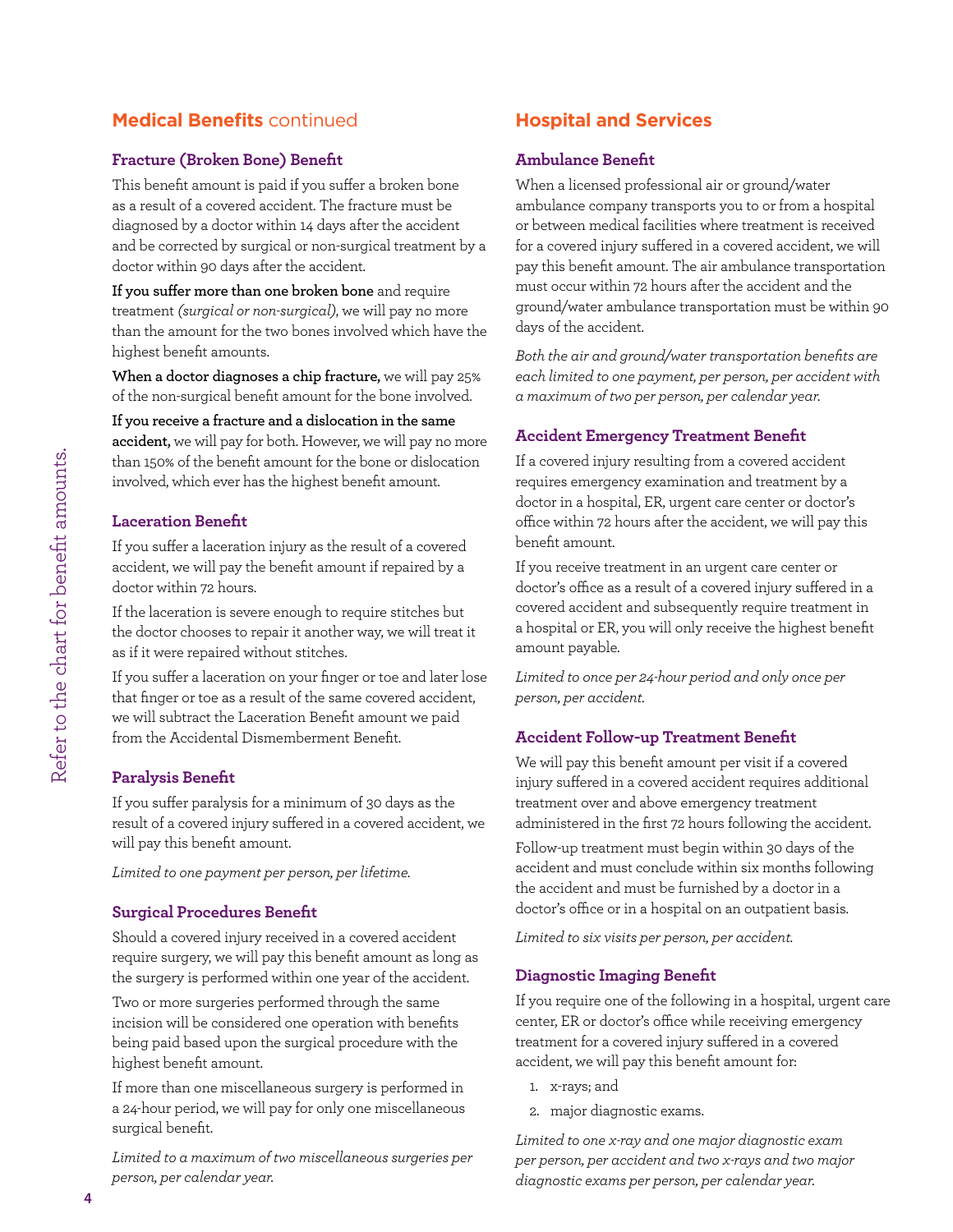#### **Hospital Confinement Benefit**

This benefit amount is paid per day that you are confined in a hospital *(excludes an observation unit, ER or outpatient facility)* for at least 18 hours because of a covered injury suffered in a covered accident, as long as you are confined within 60 days after the covered accident.

**If confinement continues** on and beyond the 91st day from initial confinement for the same accident, we will pay two times the benefit amount.

**Should you be confined again** within 90 days for the same covered accident or related condition, we will treat the subsequent confinement as a continuation of the prior confinement. If more than 90 days have passed between confinements, we will treat the subsequent confinement as a new confinement.

Also, we will pay the Hospital Confinement Benefit and the Hospital Intensive Care Unit Confinement Benefit concurrently only for the first 15 days of a hospital ICU confinement, after which only the Hospital Confinement Benefit will be paid.

We will not pay the Hospital Confinement Benefit and the Rehabilitation Facility Benefit on the same day; instead, the highest eligible benefit will be paid.

*Limited to 365 days of hospital confinement per person, per covered accident.* 

#### **Hospital Intensive Care Unit Confinement Benefit**

This benefit amount is payable for each day that you are confined to a hospital ICU for at least 18 hours as the result of covered injuries suffered in a covered accident if confinement begins within 30 days after the accident.

**If you are confined again to a hospital ICU** within 90 days for the same covered accident or related condition, we will treat the subsequent confinement as a continuation of the prior confinement. If more than 90 days have passed between the periods of confinement, we will treat the subsequent confinement as a new confinement.

We will pay the Hospital Confinement Benefit and the Hospital Intensive Care Unit Confinement Benefit concurrently only for the first 15 days of a period of confinement in a hospital ICU, after which only the Hospital Confinement Benefit will be paid.

#### *Limited to 15 days per covered accident.*

*If you are confined to a hospital ICU that does not meet the policy's definition of a hospital ICU, we will pay the Hospital Confinement Benefit.* 

#### **Attending Physician Benefit**

With each qualifying day that the Hospital Confinement or Hospital Intensive Care Unit Benefit is payable, we will pay this benefit amount.



#### **At Home Recovery Benefit**

When you sustain a covered injury

in a covered accident and your doctor requires at home recovery, we will pay three days of this benefit amount for each qualifying day that the Hospital Confinement or Hospital Intensive Care Unit Confinement Benefits are payable.

*Limited to a maximum of 90 days per person, per covered accident.*

#### **Blood, Plasma, Platelets Benefit**

Should you require the transfusion, administration, cross matching, typing and processing of blood, plasma or platelets *(excludes immunoglobulins)* because of a covered injury suffered from a covered accident, we will pay this benefit amount. The blood, plasma or platelets must be administered within 90 days after the accident.

*Limited to one payment per person, per covered accident.* 

#### **Appliance Benefit**

If a doctor prescribes the use of a medical appliance, such as crutches, leg or back braces, a walker or wheelchair, as an aid in personal locomotion or mobility, we will pay this benefit amount if use begins within 90 days after the covered accident.

*Limited to one payment, per person, per covered accident.* 

#### **Family Lodging and Meals Benefit**

When a covered injury suffered in a covered accident requires confinement in a hospital or hospital ICU on the advice of a doctor, we will pay this benefit amount for a hotel or motel room and meals per day for an immediate family member while you are confined.

The hospital and hotel or motel must be more than 50 miles away, one way, from your residence, using the most direct route.

*Limited to 30 days per covered accident. Not payable for the trip to the hospital.*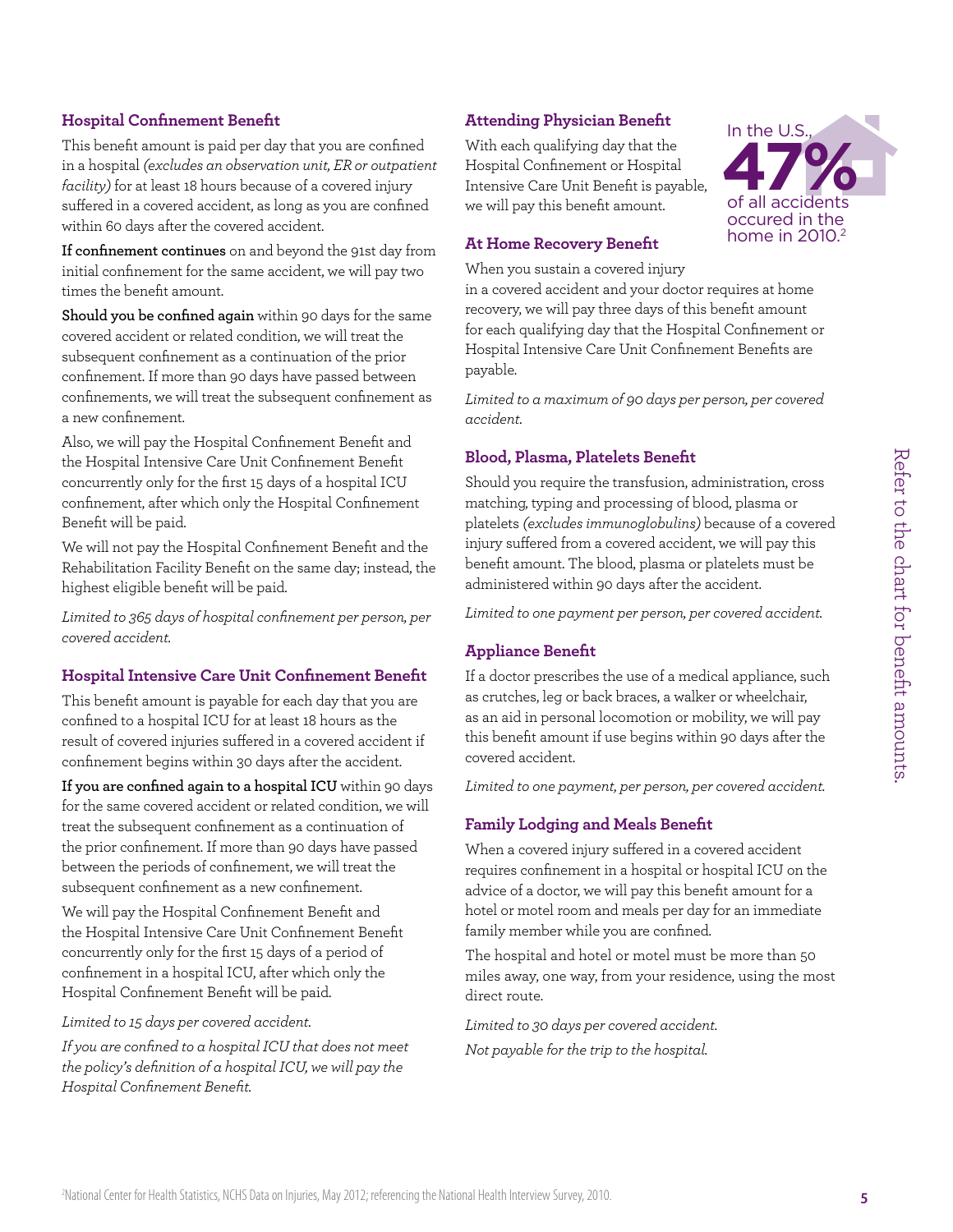# **Hospital and Services** continued

#### **Initial Accident Hospitalization Unit Confinement Benefit**

For covered injuries suffered in a covered accident that require confinement in a hospital or hospital ICU for at least 18 hours, we will pay this benefit amount. The confinement must begin within 30 days after the covered accident and cannot be in an observation unit, ER or outpatient facility.

*Payable once per person, per covered accident, per calendar year.*

#### **Prosthetic Device or Artificial Limb Benefit**

Should a doctor prescribe a prosthetic device or artificial limb for functional use after you suffer a dismemberment of a hand, arm, foot, leg or sight in an eye due to covered injuries received in a covered accident, we will pay this benefit amount, provided that the prosthetic device or artificial limb is received within one year of the accident.

This benefit does not include hearing aids, dental aids, false teeth, eyeglasses or cosmetic prosthesis (hair wigs). Joint replacement, unless replacement is the direct result of a covered injury suffered in a covered accident, and replacement of any existing prosthetic device or artificial limb are not covered.

*Payable once per person, per covered accident.*

#### **Rehabilitative Therapy Benefit**

If you are prescribed by a doctor to receive physical, speech and/or occupational therapy as a result of covered injuries received in a covered accident, we will pay this benefit amount for one treatment per day that you are receiving therapy, as long as it is provided by a licensed or certified physical, occupational or speech therapist in an office or hospital.

Your therapy must begin within 60 days after the accident and be completed within six months after the accident.

*Limited to a maximum of six total treatments combined per person, per covered accident.* 

*Not payable for the same days that the Accident Follow-Up Treatment Benefit is payable.*

#### **Rehabilitation Facility Benefit**

We will pay this daily benefit amount if you are transferred from confinement in a hospital to a rehabilitation facility for treatment of a covered injury suffered in a covered accident.

*Limited to 30 days per person, per covered accident and limited to 60 days per calendar year.* 

*Not payable for the same days that the Hospital Confinement Benefit is payable.*

#### **Transportation Benefit**

Some accidents require special treatment that you may not be able to receive close to home. If your doctor prescribes treatment and confinement in a non-local hospital due to a covered injury received in a covered accident,



we will pay this benefit amount. The non-local hospital must be at least 50 miles from the closer of your residence or the site of the accident.

We will also pay this benefit amount for one immediate family member to accompany a covered child, who requires special treatment and confinement in a non-local hospital due to covered injuries received in a covered accident.

*Travel excludes air or ground/water ambulance and is limited to three round trips per person or immediate family member (only if accompanying a covered child), per calendar year.*

### **Accidental Death & Dismemberment**

#### **Accidental Death Benefit**

Extra coverage for death is important. That's why we include a benefit for adults and a benefit for children if death occurs within 90 days as a direct result of covered injuries caused by a covered accident.

#### **Accidental Dismemberment Benefit**

Depending on the type of covered dismembermentyou suffer within 90 days following a covered accident, you will receive a benefit amount.

*Limited to two benefit amounts, per person, per lifetime.*

*In the case of multiple dismemberments resulting from a covered accident, only the highest benefit will be paid.*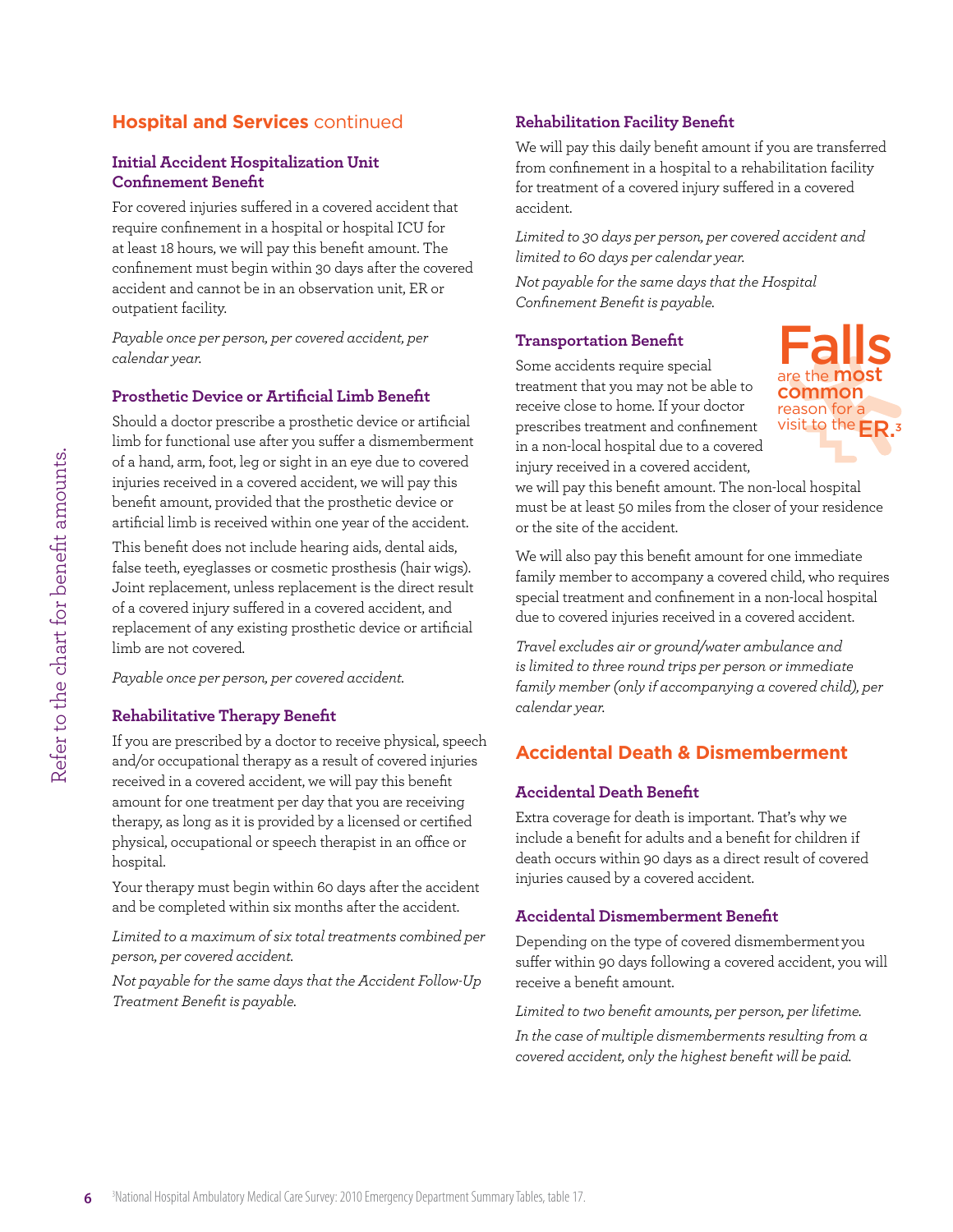# MORE OPTIONS FOR YOU

Sometimes life throws you a curve ball. We offer extra coverage that can help protect you when you need it most. With your Accident Treatment Policy, you have the flexibility to add on riders<sup>4</sup> for an additional premium.

#### **Lump Sum Cancer** Rider

#### *(Form Series #LY-LSC-RD)*

A cancer diagnosis can occur at any time regardless of your lifestyle. Lacking the proper cancer coverage to help pay for additional costs associated with treatment can affect your recovery, so it's beneficial to plan ahead.

With our Lump Sum Cancer Rider, you will receive 100% of your selected benefit amount, from \$5,000 - \$100,000, upon diagnosis<sup>5</sup> of cancer to use any way you like.

### **Lump Sum Heart Attack and Stroke** Rider

#### *(Form Series #LY-LSH-RD)*

The costs associated with an unexpected heart attack, stroke or other heart-related surgery can be overwhelming. With our Lump Sum Heart Attack & Stroke Rider, you can receive a percentage of your selected benefit amount, from \$5,000 - \$100,000 should you receive a diagnosis or procedure<sup>5</sup> for one of the qualifying events listed below, subject to the maximum benefit amount.

| <b>Qualifying Events</b>        | % of benefit<br>amount<br>payable for<br>each event | <b>Maximum</b><br>% of benefit<br>amount<br>payable |  |
|---------------------------------|-----------------------------------------------------|-----------------------------------------------------|--|
| <b>Heart Attack</b>             | 100%                                                |                                                     |  |
| <b>Heart Transplant</b>         | 100%                                                |                                                     |  |
| <b>Stroke</b>                   | 100%                                                |                                                     |  |
| Coronary Artery Bypass Surgery* | 25%                                                 |                                                     |  |
| Aortic Surgery*                 | 25%                                                 | 100%                                                |  |
| Heart Valve Replacement/Repair* | 25%                                                 |                                                     |  |
| Angioplasty*                    | 10%                                                 |                                                     |  |
| Stent*                          | 10%                                                 |                                                     |  |

\*Payable only once in an insured's lifetime.

### **Hospital Indemnity** Benefit Rider

#### *(Form Series #LY-HI-RD)*

With our hospital and ICU riders, you can get additional benefits should you get sick, have complications of pregnancy or get injured and require hospitalization. This rider will pay the selected benefit amount, from \$100 - \$1,000, for each day5 (at least 24 hours) that you are confined<sup>6</sup> to a hospital.

### **Intensive Care Unit Indemnity** Benefit Rider

#### *(Form Series #LY-ICU-RD)*

When an injury, sickness or complications of pregnancy require a trip to the intensive care unit, this rider will provide a selected benefit amount, from \$100 - \$1,000, payable for each day<sup>5</sup> (at least 24 hours) that you are confined<sup>6</sup> to the intensive care unit as an inpatient.

# **Hospital and Intensive Care Unit Indemnity** Benefit Rider

#### *(Form Series #LY-HICU-RD)*

With this option, the benefits of both the Hospital Indemnity Benefit Rider and the Intensive Care Unit Indemnity Benefit Rider are combined into one rider. We will pay the selected benefit amount, from \$100 - \$1,000, for each day<sup>5</sup> that you are confined $^6$  to a hospital as an inpatient (double if confined<sup>6</sup> to the ICU as an inpatient).

*Cannot be sold with the Hospital Indemnity Benefit Rider or the Intensive Care Unit Indemnity Benefit Rider.*

# **Return of Premium** Rider

#### *(Form Series #LY-ROP-D)*

Our Return of Premium Rider can give you some peace of mind should your policy go unused at the time of death. Your loved ones could receive 100% of all premiums paid (policy and riders) from the rider effective date on, less claims paid, as long as the policy is paid up and in force when you pass.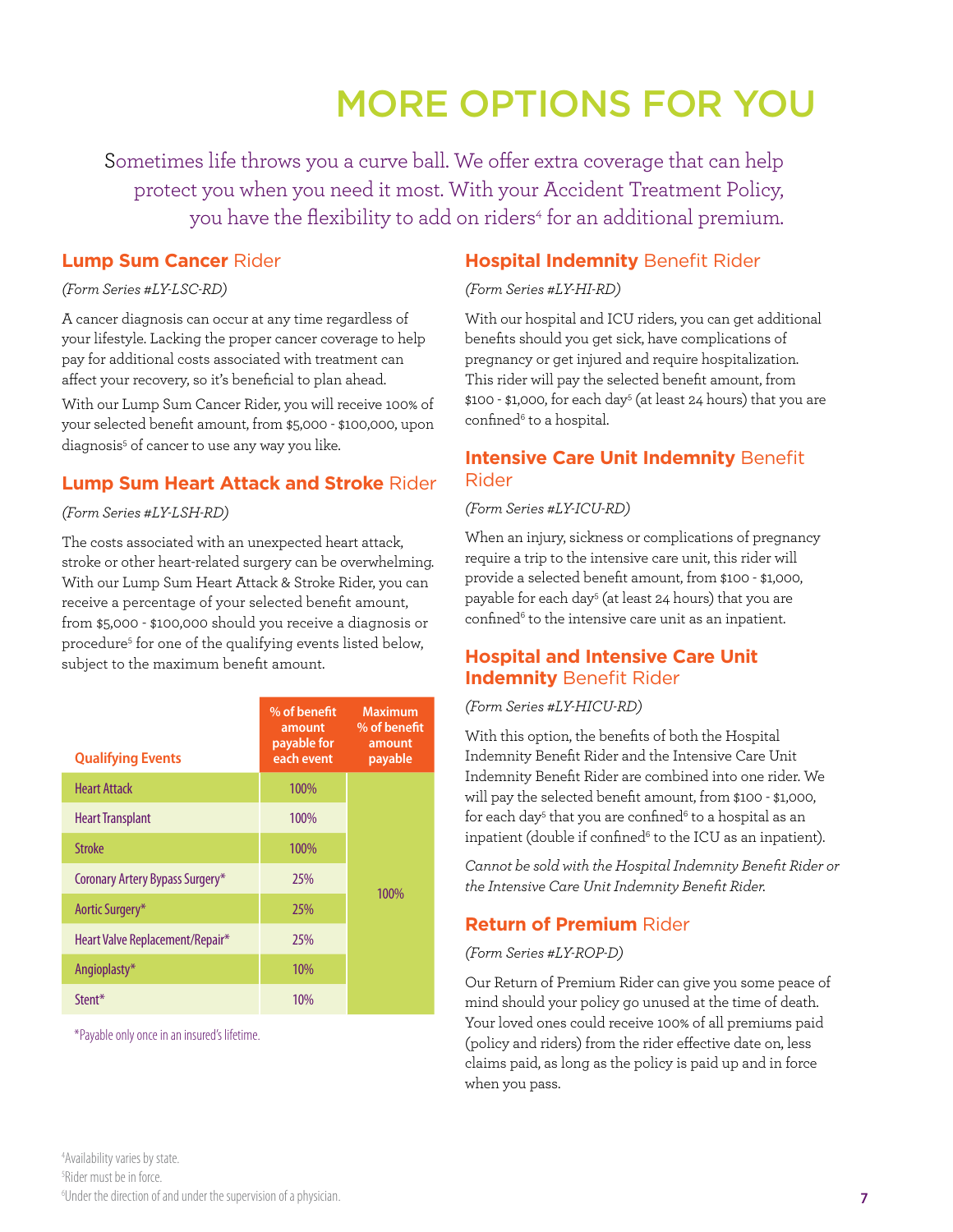# ACCIDENT TREATMENT PACKAGES

| <b>Medical</b>                                                                                                                                                                                                         |                                                                                                      | <b>BASIC</b>            | <b>PLUS</b>                                |                         | <b>ENHANCED</b>                            |                         |  |
|------------------------------------------------------------------------------------------------------------------------------------------------------------------------------------------------------------------------|------------------------------------------------------------------------------------------------------|-------------------------|--------------------------------------------|-------------------------|--------------------------------------------|-------------------------|--|
| <b>2nd Degree Burns</b>                                                                                                                                                                                                |                                                                                                      |                         |                                            |                         |                                            |                         |  |
| Less than 20 square centimeters of the body surface<br>More than 20 but less than 40 square centimeters of the body surface                                                                                            | \$75<br>\$150                                                                                        |                         | \$100<br>\$200                             |                         | \$125<br>\$250                             |                         |  |
| More than 40 but less than 65 square centimeters of the body surface                                                                                                                                                   | \$300                                                                                                |                         | \$400                                      |                         | \$500                                      |                         |  |
| More than 65 but less than 160 square centimeters of the body surface                                                                                                                                                  | \$450                                                                                                |                         | \$600                                      |                         | \$750                                      |                         |  |
| More than 160 but less than 225 square centimeters of the body surface                                                                                                                                                 | \$600                                                                                                |                         | \$800                                      |                         | \$1,000                                    |                         |  |
| More than 225 square centimeters of the body surface of the body surface<br><b>3rd Degree Burns</b>                                                                                                                    | \$750<br>\$1,000                                                                                     |                         | \$1,250                                    |                         |                                            |                         |  |
| Less than 20 square centimeters of the body surface of the body surface                                                                                                                                                | \$150<br>\$200                                                                                       |                         |                                            | \$250                   |                                            |                         |  |
| More than 20 but less than 40 square centimeters of the body surface                                                                                                                                                   | \$375                                                                                                |                         | \$500                                      |                         | \$625                                      |                         |  |
| More than 40 but less than 65 square centimeters of the body surface<br>More than 65 but less than 160 square centimeters of the body surface                                                                          | \$750<br>\$2,250                                                                                     |                         | \$1,000<br>\$3,000                         |                         | \$1,250<br>\$3,750                         |                         |  |
| More than 160 but less than 225 square centimeters of the body surface                                                                                                                                                 | \$5,250                                                                                              |                         | \$7,000                                    |                         | \$8,750                                    |                         |  |
| More than 225 square centimeters of the body surface of the body surface                                                                                                                                               | \$7,500                                                                                              |                         | \$10,000                                   |                         | \$12,500                                   |                         |  |
| <b>Skin Grafts</b><br><b>Coma</b> (Duration of at least seven days)                                                                                                                                                    | \$1,500<br>\$7,500                                                                                   |                         | \$2,000<br>\$10,000                        |                         | \$2,500<br>\$12,500                        |                         |  |
| <b>Concussion (Brain)</b>                                                                                                                                                                                              | \$100                                                                                                |                         | \$150                                      |                         | \$200                                      |                         |  |
| <b>Disclocation (Separated Joint)</b>                                                                                                                                                                                  | Open Reduction                                                                                       | <b>Closed Reduction</b> | Open Reduction                             | <b>Closed Reduction</b> | Open Reduction                             | <b>Closed Reduction</b> |  |
| Hip<br>Knee (except Patella)                                                                                                                                                                                           | \$1,500<br>\$375                                                                                     | \$375<br>\$150          | \$2,000<br>\$500                           | \$500<br>\$200          | \$2,500<br>\$625                           | \$625<br>\$250          |  |
| Shoulder (Glenohumeral)                                                                                                                                                                                                | \$375                                                                                                | \$150                   | \$500                                      | \$200                   | \$625                                      | \$250                   |  |
| Sternoclavicular                                                                                                                                                                                                       | \$800                                                                                                | \$150                   | \$900                                      | \$175                   | \$1,000                                    | \$200                   |  |
| Acromioclavicular and separation<br>Ankle - Bone or bones of the foot (other than toes)                                                                                                                                | \$700<br>\$375                                                                                       | \$125<br>\$110          | \$800<br>\$500                             | \$150<br>\$150          | \$900<br>\$625                             | \$175<br>\$200          |  |
| Lower jaw                                                                                                                                                                                                              | \$375                                                                                                | \$190                   | \$500                                      | \$250                   | \$625                                      | \$300                   |  |
| Wrist                                                                                                                                                                                                                  | \$300                                                                                                | \$150                   | \$400                                      | \$200                   | \$500                                      | \$250                   |  |
| Elbow                                                                                                                                                                                                                  | \$300                                                                                                | \$150                   | \$400                                      | \$200                   | \$500                                      | \$250                   |  |
| One toe or finger<br><b>Emergency Dental Work</b> Broken Teeth Repaired with Crowns / Broken Teeth Resulting in Extractions                                                                                            | \$75<br>\$150/\$50                                                                                   | \$40                    | \$100<br>\$300/\$100                       | \$50                    | \$125<br>\$450 / \$150                     | \$65                    |  |
| Eye Injury Surgical Repair / Removal of a Foreign Body                                                                                                                                                                 |                                                                                                      | \$200/\$50              |                                            | \$250/\$75              |                                            | \$300/\$100             |  |
| <b>Fracture (Broken Bone)</b>                                                                                                                                                                                          | Open Reduction                                                                                       | <b>Closed Reduction</b> | Open Reduction                             | <b>Closed Reduction</b> | Open Reduction                             | <b>Closed Reduction</b> |  |
| Hip, Thigh<br>Vertebrae                                                                                                                                                                                                | \$1,500<br>\$750                                                                                     | \$750<br>\$375          | \$2,000<br>\$1,000                         | \$1,000<br>\$500        | \$2,500<br>\$1,250                         | \$1,250<br>\$625        |  |
| Pelvis                                                                                                                                                                                                                 | \$750                                                                                                | \$375                   | \$1,000                                    | \$500                   | \$1,250                                    | \$625                   |  |
| Leg                                                                                                                                                                                                                    | \$750                                                                                                | \$375                   | \$1,000                                    | \$500                   | \$1,250                                    | \$625                   |  |
| Arm, Hand, Wrist, Foot & Ankle<br>Knee Cap, Lower Jaw, Shoulder Blade & Bones of Face or Nose                                                                                                                          | \$375<br>\$375                                                                                       | \$190<br>\$190          | \$500<br>\$500                             | \$250<br>\$250          | \$625<br>\$625                             | \$325<br>\$325          |  |
| Rib                                                                                                                                                                                                                    | \$750                                                                                                | \$75                    | \$1,000                                    | \$100                   | \$1,250                                    | \$125                   |  |
| Heel & Finger                                                                                                                                                                                                          | \$450                                                                                                | \$75                    | \$500                                      | \$100                   | \$625                                      | \$125                   |  |
| Соссух<br>Toe                                                                                                                                                                                                          | \$150                                                                                                | \$75                    | \$200                                      | \$100                   | \$250                                      | \$125                   |  |
| <b>Skull</b> Simple Non-Reduction Skull Fracture / Depressed Skull Fracture                                                                                                                                            | \$150<br>\$75<br>\$125<br>\$200<br>\$100<br>\$250<br>\$500/\$1,500<br>\$375/\$1,125<br>\$625/\$1,875 |                         |                                            |                         |                                            |                         |  |
| <b>Lacerations</b>                                                                                                                                                                                                     |                                                                                                      |                         |                                            |                         |                                            |                         |  |
| Total of all lacerations treated without stitches/sutures                                                                                                                                                              | \$25<br>\$50                                                                                         |                         | \$35                                       |                         | \$45                                       |                         |  |
| Total of all lacerations is less than two inches long (less than 5.08 centimeters) and repaired by stitches<br>Total of all lacerations is two to six inches long (5.08 to 15.24 centimeters) and repaired by stitches |                                                                                                      | \$150                   | \$100<br>\$200                             |                         | \$150<br>\$250                             |                         |  |
| Total of all lacerations is over six inches long (over 15.24 centimeters) and repaired by stitches                                                                                                                     | \$300                                                                                                |                         | \$400                                      |                         | \$500                                      |                         |  |
| <b>Paralysis</b>                                                                                                                                                                                                       |                                                                                                      |                         |                                            |                         |                                            |                         |  |
| Hemiplegia (Paralysis of one side of the body)<br>Paraplegia (Paralysis of lower limbs)                                                                                                                                | \$5,000<br>\$5,000                                                                                   |                         | \$10,000<br>\$10,000                       |                         | \$15,000<br>\$15,000                       |                         |  |
| Quadriplegia (Paralysis of four limbs)                                                                                                                                                                                 | \$10,000                                                                                             |                         | \$20,000                                   |                         | \$30,000                                   |                         |  |
| <b>Surgical Procedures</b>                                                                                                                                                                                             |                                                                                                      |                         |                                            |                         |                                            |                         |  |
| Arthroscopy without surgical repair<br>Cranial                                                                                                                                                                         | \$200<br>\$750                                                                                       |                         | \$250<br>\$1,000                           |                         | \$300<br>\$1,250                           |                         |  |
| Hernia                                                                                                                                                                                                                 | \$750                                                                                                |                         | \$1,000                                    |                         | \$1,250                                    |                         |  |
| Thoracic surgery                                                                                                                                                                                                       | \$750                                                                                                |                         | \$1,000                                    |                         | \$1,250                                    |                         |  |
| Open abdominal (including exploratory laparotomy)<br>Repair of ruptured discs                                                                                                                                          | \$750<br>\$375                                                                                       |                         | \$1,000<br>\$500                           |                         | \$1,250<br>\$625                           |                         |  |
| Torn knee cartilages (meniscus)                                                                                                                                                                                        | \$375                                                                                                |                         | \$500                                      |                         | \$625                                      |                         |  |
| Rotator cuffs                                                                                                                                                                                                          | \$375                                                                                                |                         | \$500                                      |                         | \$625                                      |                         |  |
| Tendons and/or ligaments<br>Miscellaneous surgery requiring general anesthesia                                                                                                                                         | \$375<br>\$200                                                                                       |                         | \$500<br>\$250                             |                         | \$625<br>\$300                             |                         |  |
| <b>Hospital and Services</b>                                                                                                                                                                                           |                                                                                                      |                         |                                            |                         |                                            |                         |  |
| Accident Emergency Treatment Hospital Emergency Room / Urgent Care Center or Physician's Office                                                                                                                        | \$100 / \$75                                                                                         |                         | \$150/\$100                                |                         | \$200/\$125                                |                         |  |
| <b>Accident Follow-Up Treatment</b>                                                                                                                                                                                    | \$25 per visit                                                                                       |                         | \$35 per visit                             |                         | \$50 per visit                             |                         |  |
| <b>Ambulance</b> Air / Ground or Water<br><b>Appliance</b>                                                                                                                                                             | \$1,000 / \$250<br>\$50                                                                              |                         | \$1,500 / \$500<br>\$100                   |                         | \$2,000 / \$750<br>\$125                   |                         |  |
| <b>At Home Recovery</b>                                                                                                                                                                                                | \$50                                                                                                 |                         | \$100                                      |                         | \$150                                      |                         |  |
| <b>Attending Physician</b>                                                                                                                                                                                             | \$50                                                                                                 |                         | \$100                                      |                         | \$150                                      |                         |  |
| <b>Blood, Plasma, Platelets</b><br><b>Diagnostic Imaging</b> X-rays / Major Diagnostic Exams                                                                                                                           | \$100<br>\$25 per image / \$100 per image                                                            |                         | \$150<br>\$30 per image / \$150 per image  |                         | \$200<br>\$35 per image / \$200 per image  |                         |  |
| <b>Family Lodging And Meals</b>                                                                                                                                                                                        | \$75 per day                                                                                         |                         | \$100 per day                              |                         | \$125 per day                              |                         |  |
| Hospital Confinement 1-90 Days / 91-365 Days                                                                                                                                                                           | \$200 per day / \$400 per day                                                                        |                         | \$300 per day / \$600 per day              |                         | \$400 per day / \$800 per day              |                         |  |
| <b>Hospital Intensive Care Unit Confinement</b><br>Initial Accident Hospitalization Hospital / Hospital Intensive Care Unit                                                                                            | \$300 per day<br>\$1,000 / \$1,500                                                                   |                         | \$450 per day<br>\$1,500 / \$2,500         |                         | \$600 per day<br>\$2,000 / \$3,500         |                         |  |
| <b>Prosthetic Device/Artificial Limb</b>                                                                                                                                                                               | \$500<br>\$1,000                                                                                     |                         |                                            | \$1,500                 |                                            |                         |  |
| <b>Rehabilitative Therapy</b>                                                                                                                                                                                          | \$40 per treatment                                                                                   |                         | \$60 per treatment                         |                         | \$80 per treatment                         |                         |  |
| <b>Rehabilitation Facility</b><br><b>Transportation</b>                                                                                                                                                                | \$75<br>\$200                                                                                        |                         | \$100<br>\$400                             |                         | \$150<br>\$600                             |                         |  |
| <b>Accidental Death &amp; Dismemberment</b>                                                                                                                                                                            |                                                                                                      |                         |                                            |                         |                                            |                         |  |
| Accidental Death in a Common Carrier Policyowner & Spouse / Child(ren)                                                                                                                                                 | \$75,000 / \$15,000                                                                                  |                         | \$100,000 / \$20,000                       |                         | \$150,000 / \$25,000                       |                         |  |
| Accidental Death in Other Accidents Policyowner & Spouse / Child(ren)                                                                                                                                                  | \$25,000 / \$10,000                                                                                  |                         | \$50,000 / \$15,000                        |                         | \$75,000 / \$20,000                        |                         |  |
| Loss of Both Arms or Both Legs Policyowner & Spouse / Child(ren)<br>Loss of Sight in Both Eyes, Both Hands or Both Feet Policyowner & Spouse / Child(ren)                                                              | \$20,000 / \$10,000<br>\$20,000 / \$10,000                                                           |                         | \$25,000 / \$12,500<br>\$25,000 / \$12,500 |                         | \$40,000 / \$20,000<br>\$40,000 / \$20,000 |                         |  |
| Loss of Sight in One Eye, Loss of Hand, Foot, Arm or Leg Policyowner & Spouse / Child                                                                                                                                  | \$10,000 / \$5,000                                                                                   |                         | \$12,500 / \$7,500                         |                         | \$20,000 / \$10,000                        |                         |  |
| Loss of Finger(s) and/or Toe(s) Policyowner & Spouse / Child                                                                                                                                                           | \$1,000 / \$500<br>\$1,500 / \$750<br>\$2,000 / \$1,000                                              |                         |                                            |                         |                                            |                         |  |
| Riders (available for an additional premium)                                                                                                                                                                           |                                                                                                      |                         |                                            |                         |                                            |                         |  |
| <b>Lump Sum Cancer Rider</b><br>$$5,000 - $100,000$<br>Lump Sum Heart Attack & Stroke Rider<br>$$5,000 - $100,000$                                                                                                     |                                                                                                      |                         |                                            |                         |                                            |                         |  |
| <b>Hospital Indemnity Benefit Rider</b>                                                                                                                                                                                | $$100 - $1,000$ (daily benefits)                                                                     |                         |                                            |                         |                                            |                         |  |
| <b>Intensive Care Unit Indemnity Benefit Rider</b>                                                                                                                                                                     | $$100 - $1,000$ (daily benefits)                                                                     |                         |                                            |                         |                                            |                         |  |
| <b>Hospital and ICU Indemnity Benefit Rider</b><br><b>Return of Premium Rider</b>                                                                                                                                      | $$100 - $1,000$ (daily benefits)<br>100% of Premiums (less claims paid)                              |                         |                                            |                         |                                            |                         |  |

# YOUR BENEFITS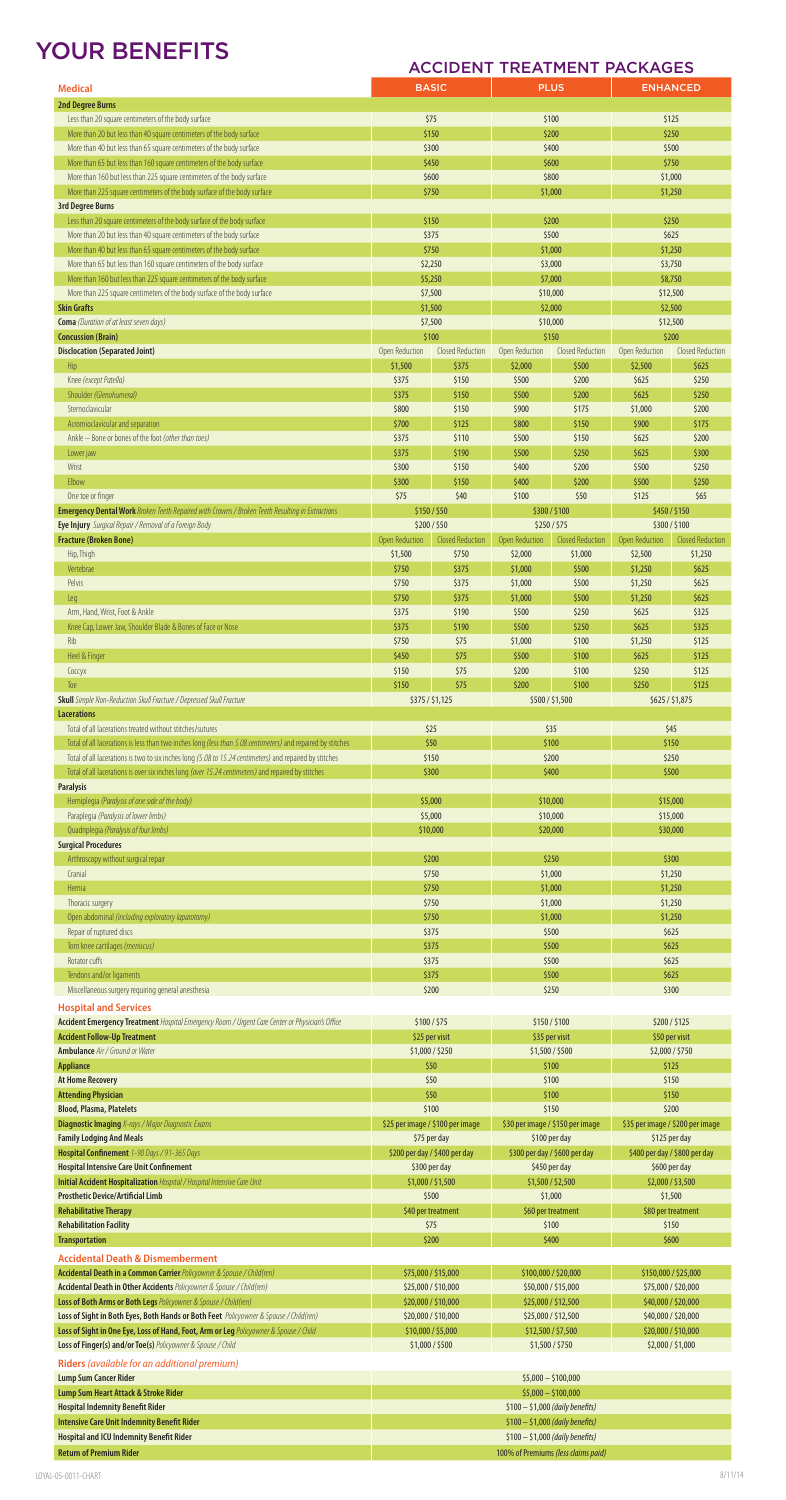# **Exclusions, Limitations & Reductions**

*May vary by state, please see your policy for exact details.* 

In addition to any benefit-specific conditions, limitations or exclusions, no benefits will be payable for a covered accident or covered injury which, directly or indirectly, in whole or in part, is caused by or results from any of the following:

#### **Accident Treatment Policy**

- 1. suicide (while sane or insane), attempted suicide or intentionally self-inflicted injury;
- 2. war or act of war (whether declared or undeclared);
- 3. commission or attempt to commit an illegal activity or a felony;
- 4. commission of or active participation in a riot, insurrection, rebellion or police action;
- 5. active duty service in the military, naval or air force of any country or international organization. Upon our receipt of proof of service, we will refund any premium paid during the insured's time of active duty. Reserve or National Guard active duty training is not excluded, unless it extends beyond 31 consecutive days;
- 6. voluntary self-administration of any narcotic, drug, poison, gas or fumes, unless prescribed or taken under the direction of a physician and taken in accordance with the prescribed dosage;
- 7. operating any type of vehicle while under the influence of alcohol or any drug, narcotic or other intoxicant. "Under the influence of alcohol", for purposes of this exclusion, means intoxicated, as defined by the law of the state in which the covered accident or covered injury occurred;
- 8. mental or emotional disorders, alcoholism and drug addiction;
- 9. treatment outside the United States;
- 10. travel or activity outside the United States;
- 11. participation in any motorized race or contest of speed on water, land or air;
- 12. travel in or on any off-road motorized vehicle not requiring licensing as a motor vehicle;
- 13. intoxication as determined according to the laws of the jurisdiction in which the covered accident and/or covered injury occurred;
- 14. participation in any high risk activities such as bungee jumping, parachuting, skydiving, parasailing, hang-gliding, deep-sea scuba diving, parkour, free running, sail gliding, parakiting or any similar activity;
- 15. flight in, boarding, or alighting from an aircraft or any craft designed to fly above the Earth's surface, except as a fare-paying passenger on a regular-scheduled commercial or charter airline;
- 16. medical mishap or negligence, including malpractice;
- 17. sickness, disease, bodily or mental infirmity bacterial or viral infection or any condition resulting from insect, arachnid or other arthropod bites or stings, or medical or surgical treatment thereof, except for any bacterial infection resulting from an accidental external cut or wound or accidental ingestion of contaminated food;
- 18. practicing for or participating in any semiprofessional or professional competitive athletic contest for which such insured person receives any compensation or remuneration; or
- 19. operating a motor vehicle without a valid motor vehicle operator's license, except while participating in a driver's education program.

#### The following conditions, treatment and/or services are not covered under the policy:

- 1. care, services or supplies received without charge or legal obligation to pay; or while the policy was not in force;
- 2. treatment, services and supplies for experimental, investigational or unproven purposes;
- 3. dental treatment of the teeth, gums or structures directly supporting the teeth, including dental x-rays, examinations, repairs, orthodontics, periodontics, casts, splints and services for dental malocclusion, for any condition are not covered, except if provided for or in connection with a covered injury to sound natural teeth and a continuous course of dental treatment is started within six months of the covered injury. Sound natural teeth are defined as natural teeth that are free of active clinical decay, have at least 50% bony support and are functional in the arch;
- 4. treatment or services from a masseur, massage therapist, or rolfer, massage therapy and any type of holistic therapy which include, but are not limited to, meditation, aromatherapy and relaxation therapy; or
- 5. repetitive or cumulative motions or stress traumas, which include, but are not limited to, carpal tunnel syndrome, tennis elbow, and thoracic outlet syndrome.

*Continued on back cover...*